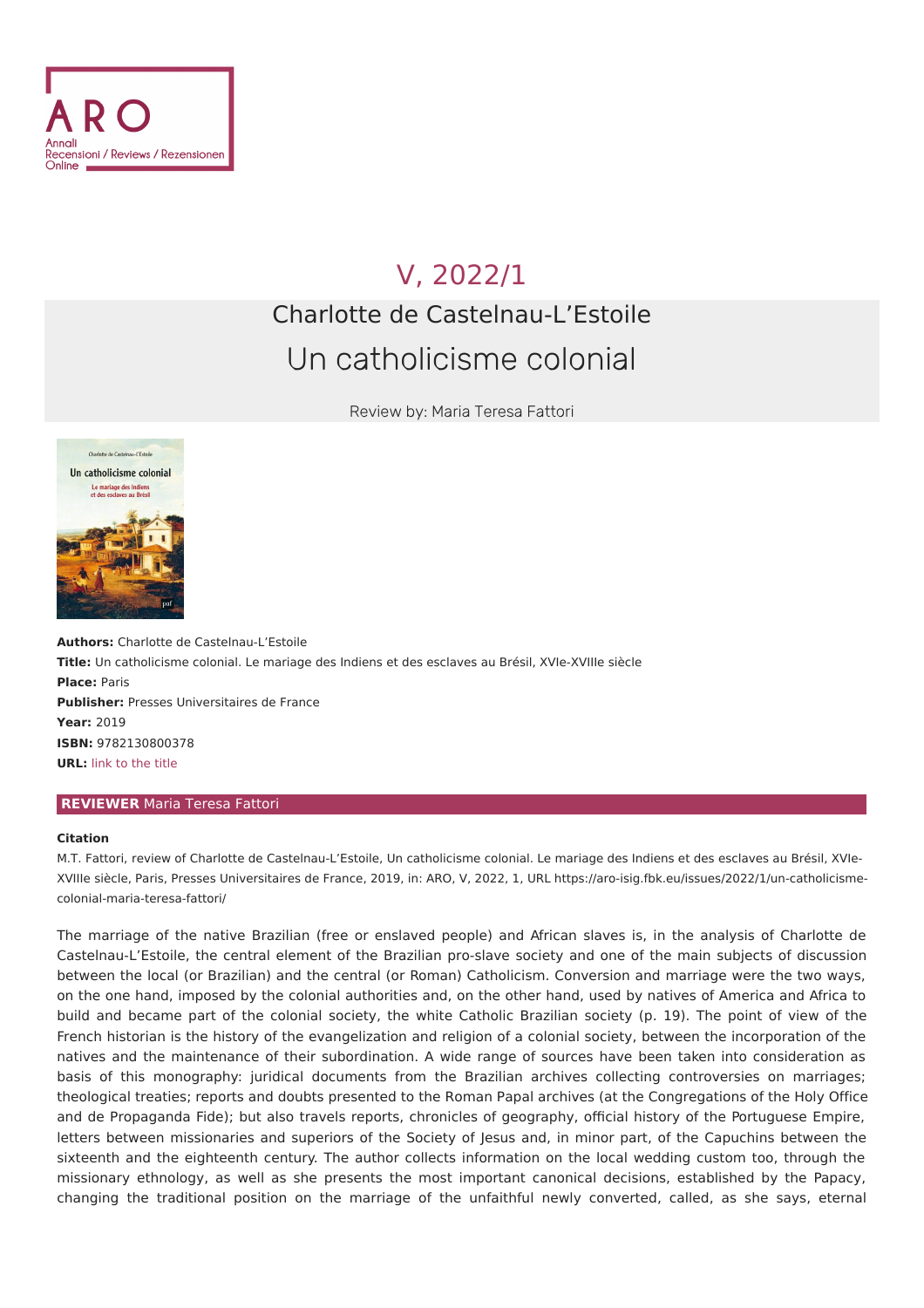neophytes («éternels neophytes»). When the sources suggest the connection, the situation of native Americans and enslaved Africans in Brazil is compared with the doubts and debate dedicated to the Christian neophytes in Japan, Spanish America, and Congo.

The ten chapters are organized in a first part dedicated at the issue of the sixteenth and early seventeenth centuries: the early sixteenth-century choice on wedding union between Portuguese and French males and Brazilian females; the Tridentine and Roman intervention on the sacramental marriage, ending with the Constitution Romani Pontificis providentia (1571) promulgated by Pius V, which changed the traditional position on the indigenous marriages; the dossier of Évora debating the Brazilian weddings between canon law and natural law; the doubts on the weddings of the enslaved population in Brazil; the background of the constitution of Gregory XIII, Populis ac nationibus (1585) dealing with the marriage of the converted and baptized slaves. In the second part, concentrated on the turning point of the eighteenth century, four chapters investigate the freedom to marry conceded at the enslaved faithful in Brazil, through the analysis of the seventy-five causes decided by the diocesan tribunal of Rio de Janeiro, between 1680 and 1720; the juridical condition for marrying granted to slaves and the mixed marriages; the permanent condition of neophytes of the natives. A chapter is dedicated at the comprehension of the category of «neophyte» no longer referred to newly baptized Catholics (etymologically new to the faith), but classifying people of indigenous or mixed blood, colored-skin people in whose body European, Indians, or African blood was mixed to varying degrees and combination. In the strict sense, a neophyte was a baptized person who was not born Catholic, or one baptized who had mixed blood in their body.

The richness of the essay is unquestionable and this book keeps much of its promise: the principal thesis is demonstrated with appropriate clarity due to the comparative approach chosen as its method. At least four coordinates are constantly entangled with one another: the Brazilian situation with its social, geographical and administrative peculiarities; the Roman perspective; the changing canon laws over native and enslaved faithful in the considered period; the pastoral pedagogy developed by the missionary actors which had found expression in theological treaties and sacramental doubts; finally, the analysis of seventy-five marriage cases present in the archive of Rio de Janeiro between 1680 and 1720. Some points are definitively clarified by Castelnau-L'Estoile, such as the changing process of colonization based on various marriage policies, from a first project to unite Natives with Europeans on an equal footing, then changed in a project of domination based on the imposition of the European-Tridentine form of marriage. In that last phase, various pedagogical stages gradually imposed the Christian monogamy (pp. 42, 72, 76), but the Tridentine language was also spoken by the slaves and *negro* actors. Also important is the use of the protoethnography of the missionaries transmitting their knowledge on Tupian marriages, collected in the six Jesuits dossier of Évora (years 1580s), where theological knowledge is connected with the examination of the local wedding tradition of the Brazilian natives.

Un catholicisme colonial demonstrates the variety of religious, juridical, local criterions used for defining personhood, along with place of birth and skin color (cf. p. 52: «Negros, negras, Indiens, Indiennes, Blancs, libres, esclaves, hommes, femmes, chrétiens nouvellement convertis, Portugais, Portugaises, mameluco, mameluca ... : les citations données précédemment montrent que dans cette société luso coloniale, les individus sont définis par différents critères, renvoyant à leur statut juridique, à leur lieu de naissance, à leur couleur de peau, à leur statut religieux»; but see also pp. 394-400). Those concepts of personhood are presented in parallel with the different positions of the various faithful in the colonial Church. The essay shows how much native Brazilians were active in their integration in the Portuguese-colonial society, being not only a dominated population, but also, thanks to the mixed marriages, using Catholicism as an instrument for their social promotion. The permanent link between the Brazilian center and the Roman center, their exchanges, relations, and reciprocal fidelity were one of the most important results of this research, an undoubtful demonstration of the polycentricity of Catholicism in the early modern period. The Brazilian Catholicism was built through the alliance between religion and colonization; therefore, the clerical intermediation created the basis of the slave society, guaranteeing its religious and social dimension. Christian sacramental marriage was one of the most important forms imposed by the Church to native faithful, but it was also used by the natives as instrument of freedom, for the free consensus and choice they received and asserted as Cahtolic faithful. Native Brazilians, enslaved women and men, subalterns as they were, demonstrated capacity for action, agency, not remaining dominated-passive people. The complex and multifaced reception of the ecclesiastic norms in matter of marriage was characterized by a dialectic between top-down and bottom-up negotiations. The marriage open to slaves in Brazil since the sixteenth century, was a religious marriage only, without civil rights, but Castelneau demonstrated that it played its part in the integration of the enslaved people in the catholic society, as an open horizon for social ascension, as long as and until the institution of slavery functioned (cf. Chapter 8, Rio de Janeiro 1680-1720, pp. 357-403; Conclusion, pp. 501-506).

The central part of the essay focuses on the position of the slave faithful in the Brazilian pro-slaver society: the theological reflection on the marriage for slaves, conducted by the Jesuits in the 1580s, was the proof of the ecclesiastical acceptance of the legitimacy of slavery in the Catholic moral theology. The rich and complex analysis of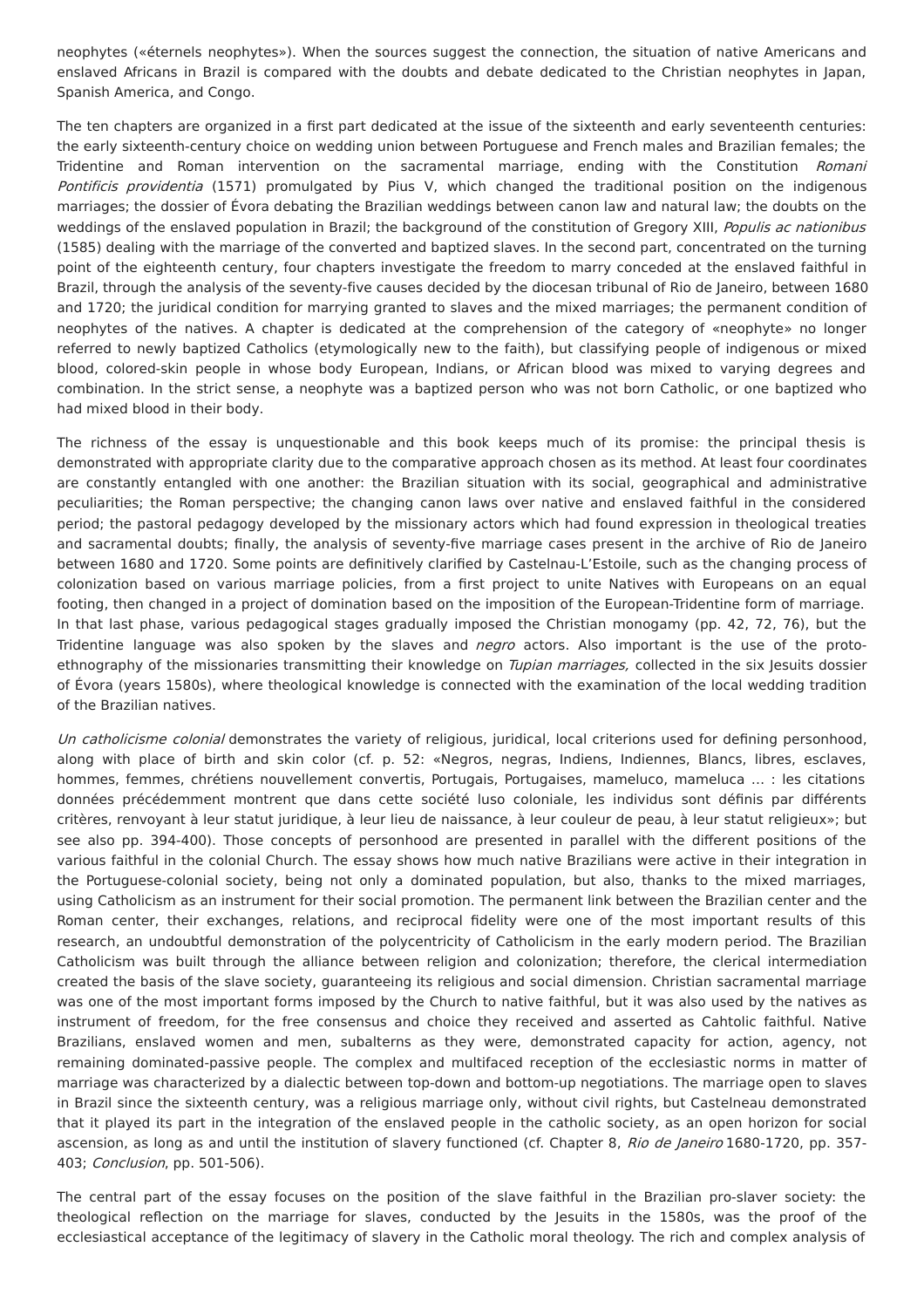the fifty-three cases of conscience is the core of the fourth chapter. The author partially edits in French translation some doubts and their solutions together with her comments, but it should be useful a complete edition, in the original languages, of those amazing documents, found in the dossier of Évora and dated in 1580s. The background of the Populis ac nationibus of Gregory XIII and the history of the reception of that important papal constitution, disciplining the marriage of African slaves in the Portuguese Empire of Brazil, presents the connection and the capacity of the socalled periphery to obtain decisions from the Roman center for local needs. The multi-faced Catholic system was a complex and overlapped system in modern times, where the diocesan structure and the missionary network were flanked by the Roman system of Congregations, gradually becoming the alternative to the local decisions but, at the same time, the authority confirming the local decisions.

In the second part of the monography, the author shows the connection between the Jesuit sources examined in the first part and the diocesan legislation. In the preliminary remarks, the author presents the distinction between the stable diocesan Church in Brazil, under the ordinaries' leadership, and the missionary Church in a position of avantgarde and cohabiting with the diocesan Church in Portuguese case. Although the Church in Brazil remained a missionary Church, without a real metropolitan center capable of exercising jurisdiction over an enormous territory, the synodal legislation on matter of sacraments for the slaves has been taken into consideration. Under Archbishop Sebastião Monteiro da Vide, the metropolitan see of Bahia produced a systematization of constitutions for the Brazilian Portuguese Church, printed the common decisions taken during the meetings of the Brazilian clergy, where one suffragan bishop was also present (Session 1 was held in São Salvador in 1704 and another one in 1707).

<span id="page-2-0"></span>Although the bibliography is very rich (cf. pp. 523-546), some fundamental contributions by both Italian and German scholars are missin[g\[1\]](#page-3-0). A second criticality consists in a sort of blindness which prevents the author from seeing how the choices made in respect of the new Christian of Jewish origin in Portugal were the model for the creative solutions put into effect with regard to the slaves and native faithful of America and Africa. In her monography, Castelnau-L'Estoile concentrates on the question of marriage, underestimating the fact that all the sacraments were the way in which the ecclesiastical authorities accepted and acknowledged the juridical condition of members of the Church and, at the same time, of Christian society. It is true that the author sometimes opens up brief glimpses on this view (with short reference to the problem of baptism and Holy Order), but a global sacramental perspective might allow for a better understanding of the position of black slaves, natives and colored faithful in the longue durée. Slavery was accepted as a human institution by the cardinals of the Holy Office following the Medieval theological doctrine on the legitimate right of slavery. The Atlantic slave trade and the conditions of Africans in America were situations that were not perceived as different from Late Antiquity and the Middle Ages by Holy Office, until the 1686 decrees, that Castelnau-L'Estoile knows but whose importance she evidently underestimates (cf. M. T. Fattori, "Licere - Non licere". La legittimità della schiavitù nelle decisioni della Sede apostolica romana tra XVII e XIX secolo, in «Rivista storica italiana» 132, 2020, 2, pp. 393-436). Once the diversity of slavery in the modern age had been ascertained, missionaries gradually took note of the inapplicability of the Tridentine sacramentary to slaves and they used the Iberian solution for managing native diversity. The comparison of the method of evangelization used by the Jesuits in the Southern Spain and in America allows us to focus on points in common: a special pastoral care for non-native Catholics with a particular pedagogical approach, the use of local languages and memorization techniques, teaching based on essential content, and a system of punishments and rewards. The same method was used by the Society of Jesus in its pastoral care of Moorish/Moriscos as for the Indios. The Southern Spain norms were the basis for the subsequent decrees promulgated by the Spanish-American provincial councils dealing with native Americans; the first four councils of Goa were the base of the missionary code of the Portuguese Empire as well. The outcast of India's exclusion was based on reasons that had several points in common with the Iberian concern for the purity of blood and the reserve about certain unalterable characteristics of the new Christians of Jewish origin.

Despite these reservations, this book is invaluable. The author maneuvers with great dexterity within theologicalcanonistic contents and highlights how economic and social situations were tightly linked in the religious marriage of 'Indians' and slaves in Portuguese Brazil. With the cornerstone set by this essay, it is possible to seize a future perspective capable of highlighting the pastoral life of the native Americans, black and colored faithful of non-European origin, using the red thread of the sacraments. Questions and doubts dealing with sacraments for slaves touched on peripheral areas of a Catholic Church still centered on the standard of ancient Christianity. But that 'peripheral' Church was nevertheless capable of producing its own normative code, every time the Tridentine form of marriage (and sacraments) could not fully accommodate those marginal members that could not be Catholic along Tridentine lines. In the same period, central institutions in Madrid, Lisbon, Rome and in the New World increasingly disagreed about the rules and the obligations for the newly converted Catholics in the American, African and Asian churches. Admission to confession, eucharist, priesthood and to the religious orders for New Christian native Americans or mestizos was equally a matter of divisions and discussions. Seen in that perspective, the prohibitions to give the eucharist, confess and order natives and colored people were rooted in a kind of genetic determinism, preventing baptized persons that were the result of crossbreeding from being considered as fully Catholic and causing them to be regarded as permanent «neophytes».